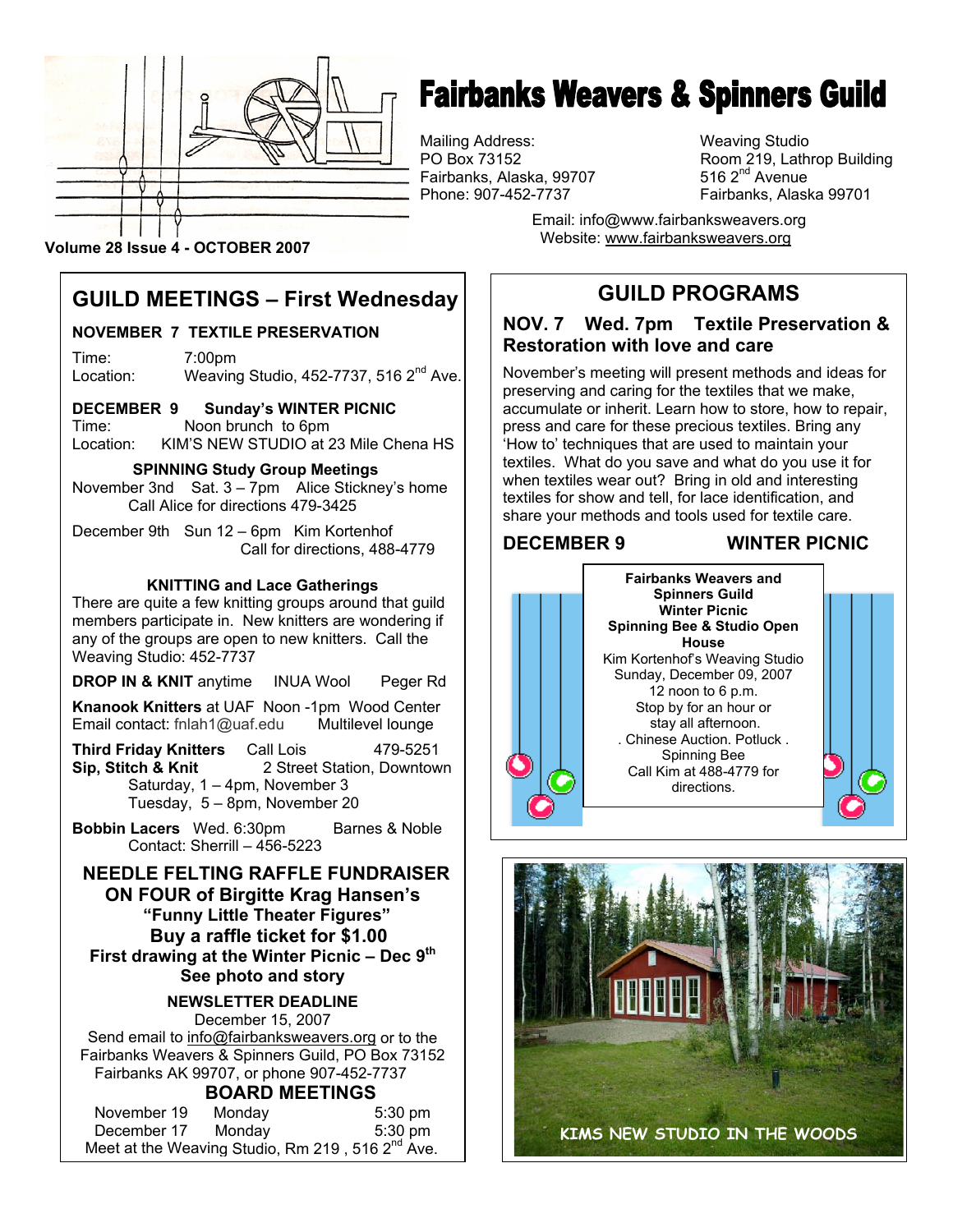## **President's Letter**

 Well, it looks like winter is here to stay so it's time to get back to all the indoor weaving projects that didn't get finished this summer. If you need inspiration for new projects, talk to someone who has taken one of the recent Guild workshops. We've had a bunch of really good ones this fall.

 Our November meeting will be all about textile conservation. We'll be talking about how to preserve your hand-crafted fabrics, from washing and drying to mangling, repairing, and storing.

 And don't miss our December meeting. This year's Winter Picnic will be held on December 9 at my new studio. We'll be combining the picnic with a spinning bee. Bring a project to work on and head on out. We'll also have a potluck so bring a dish to share (but I will prepare way too much food as usual, so only bring something if you feel so inclined). We'll also have our traditional Chinese Auction. If you'd like to participate, bring along a small item to trade. If you need directions, please give me a call and I'll email you the map. Hope to see you there! Kim



**CORRECTIONS: Adult Grand Champion Molly Manaugh's scarf was made from Soysilk™ yarn, Not Tencel.** 

## **OFFICERS FOR 2007**

| President<br>Vice President              | Kim Kortenhof<br><b>Sherrill Peterson</b> | 488-4779<br>456-5223 |  |  |
|------------------------------------------|-------------------------------------------|----------------------|--|--|
| Secretary                                | Kate Hedstrom                             | 451-0975             |  |  |
| Treasurer                                | DeLaina Stacey                            | 479-3034             |  |  |
| Historian                                | Becky Hammond                             | 490-4464             |  |  |
| Board of Directors:                      |                                           |                      |  |  |
| Barbara Ebbesson                         |                                           | 479-0440             |  |  |
| <b>Martin Miller</b>                     |                                           | 374-1995             |  |  |
| Helen Howard                             |                                           | 488-2314             |  |  |
| Sue Moser                                |                                           | 457-1348             |  |  |
| <b>Appointed or Volunteer Positions:</b> |                                           |                      |  |  |
| Librarian                                | Barbara Ebbesson                          | 479-0440             |  |  |
| Hospitality                              | Open                                      |                      |  |  |
| <b>Newsletter</b>                        | Open                                      |                      |  |  |
| Fair Supervisor                          | Kate Hedstrom                             | 451-0975             |  |  |
| Workshops                                | Alice Stickney                            | 479-3425             |  |  |
|                                          | Penny Wakefield                           | 457-4124             |  |  |
| Busy Bee Coordinator<br>Open             |                                           |                      |  |  |
| Dye Garden                               | Gail Mayo                                 | 479-2954             |  |  |
| Social Secy. Open                        |                                           |                      |  |  |
| Spinning Study Group Alice Stickney      |                                           | 479-3425             |  |  |

## **New MEMBERS & MEMBERS IN THE NEWS**

**NEW MEMBERS** joining the Guild from the Felting Workshop are: **Lauren Attanas, Lynden Staciokas, Christie Shell** and **Kay Petal** traveling from Wasilla to Copper Center and then to Fairbanks to take both felting workshops from Birgitte Krag Hansen. Lauren works with Alice Stickney, Lynden is a friend of Rebecca Morse and Georgean Seeliger and Christie works with Susan Willsrud.

 Kay Petal needle felted an Albert Einstein doll and won First place and Grand Champion in the Fiber Arts Division and then Best of Show in State Fair. Check out her winners: http://www.feltnalaska.blogspot.com/ Thanks to **Sherrill Peterson** for hosting Kay while she was here.

 Thank you's go **Carol Meares** for driving Birgitte to Healy and to both **Alena Anderson** and Carol for staying and taking the workshop. Many Many Thanks to Amanda at Healy for the Tri-Valley Library Workshop, to Amy & Colin Keith at the Denali Suites in Healy for hosting Birgitte and driver, to Robin Mayo Underwood for coordination of the Copper Center Workshop and to Janelle Eklund for hosting Birgitte, Penny and Kay Petal, another Thank you to Kay Petal's Mom for hosting Birgitte and Penny in Wasilla. We could not have done it without all of you. A special THANK YOU to the Alaska State Council on the Arts for the grant to bring Birgitte to Alaska.

 **Sally Schoenburg**, the Bobbin Lace Instructor will be moving to Farmington, New Mexico. We have been so fortunate to have Sally come from Anchorage to teach bobbin Lace Classes twice a year. They already miss her. Sally has a Bobbin Lace Video coming out this winter that will be purchased for our library.

 **Jane Gregory** has a new hip and is house bound for a few weeks but that should not keep her down long. She called the ambulance, checked in the hospital, had surgery and was out within a week.

 **Helen Howard** has a new profession as a Watercolor Artist. On the First Friday at the Grange Hall in North Pole, Helen sold 13 painting. Congratulations Helen and another First Friday Nov. 2<sup>nd</sup> at Woodway.

**Ann Wildman** has moved her loom to Anchorage with husband's new job. Maybe now she will have more time to weave probably not since she is still working.

 A letter from new members **Gary & Patricia Pollard** - Upon our return, we may not be able to attend all meetings but are interested in meeting the membership and events. Gary cards wool and I loan him out to guild members since my spinning cannot keep up with his carding. Thank you. Patricia Pollard

## **Tired of Gray already**

## **DYE WINTER a different color**

The garden harvest was so bountiful that a Winter Dyeing workshop will be held to use up some garden material and donated natural dyestuff.

The report from the August Dye Workshop was that too much time was spent mordanting lots of yarn and not enough time spent on dyeing. So in preparation for next year, a winter dye 'HOW TO' workshop is planned. Learn 'how to' mordant so more dyers will be prepared for next years harvest. See WORKSHOPS for registration, fees and additional information. Sign up early.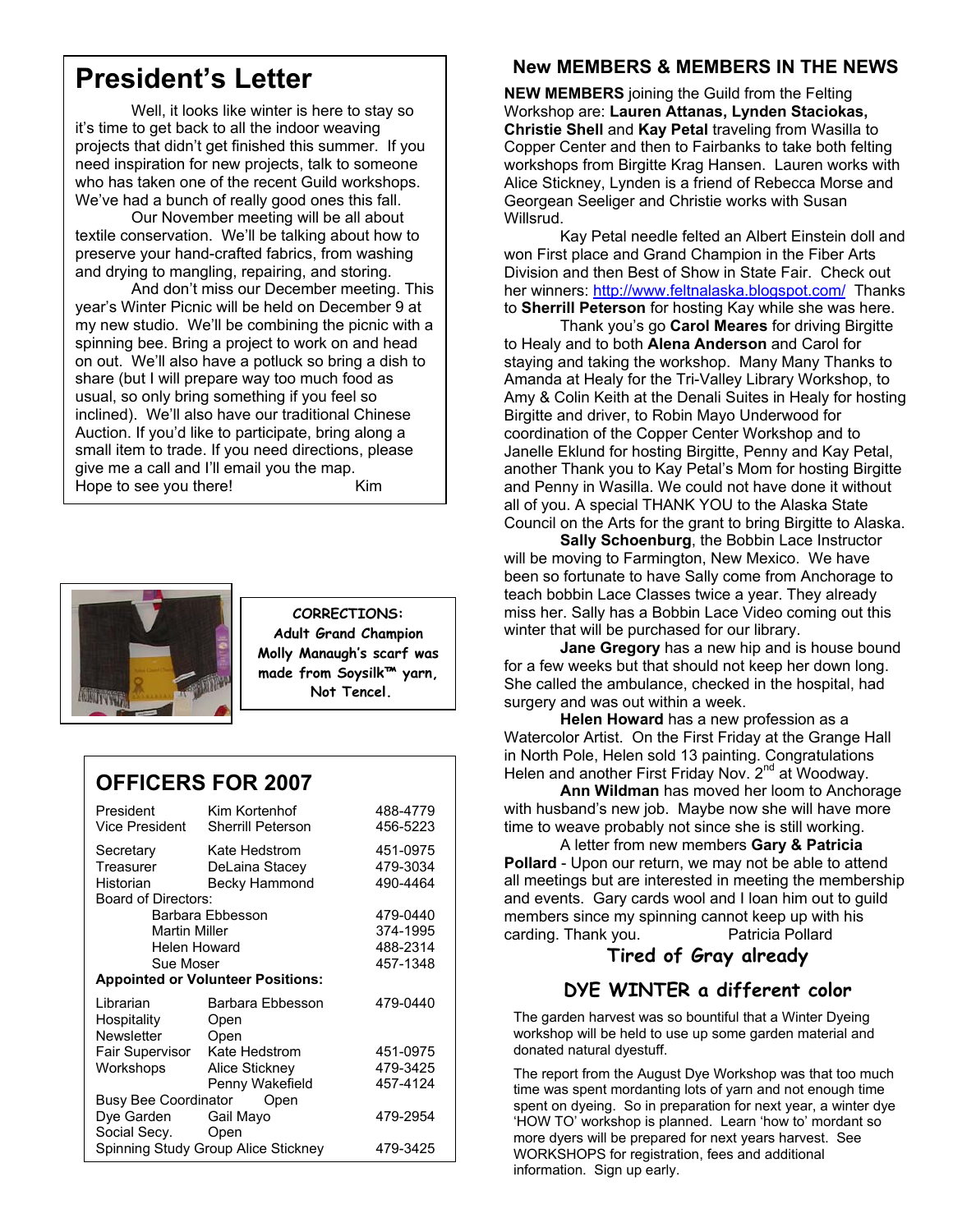# **FUNDRAISING RAFFLE on**



**FUNDRAISING RAFFLE** on Birgitte Krag Hansen's 'Funny Little Theatre Figures' that she made as demos for each of the one day workshops. The Raffle was started on the October first Friday at Barnes and Noble. You can pick up photos and tickets at the next guild meeting to sell to friends and office workers or buy a bunch yourself. Call the studio 452-7737 and we will be sure to get a folder to you. Since we had a short fall In funds for the Felting workshop, Birgitte donated these figures as a fundraiser. The first drawing will be at the

Winter Picnic, Sun., December  $9<sup>th</sup>$ .



 **CAST OF CHARACTERS** 

### **BARNES & NOBLE REPORT NATIONAL SPINNING & WEAVING WEEK**

As you know the National Spinning and Weaving Day was held at the Barnes and Noble Book Store. Thanks to the many members who helped make that possible and sold our cards, spun a bit of yarn and demonstrated Bobbin Lace, card weaving and spinning. Thanks to Kate who came home early for this event, Alice, Sue, Becky, and Sherrill, who book vouchered on all the cars at Walmart and anyone I might have missed. We received a check from Barnes & Noble for \$120 for the \$1200 of books purchased with our vouchers.









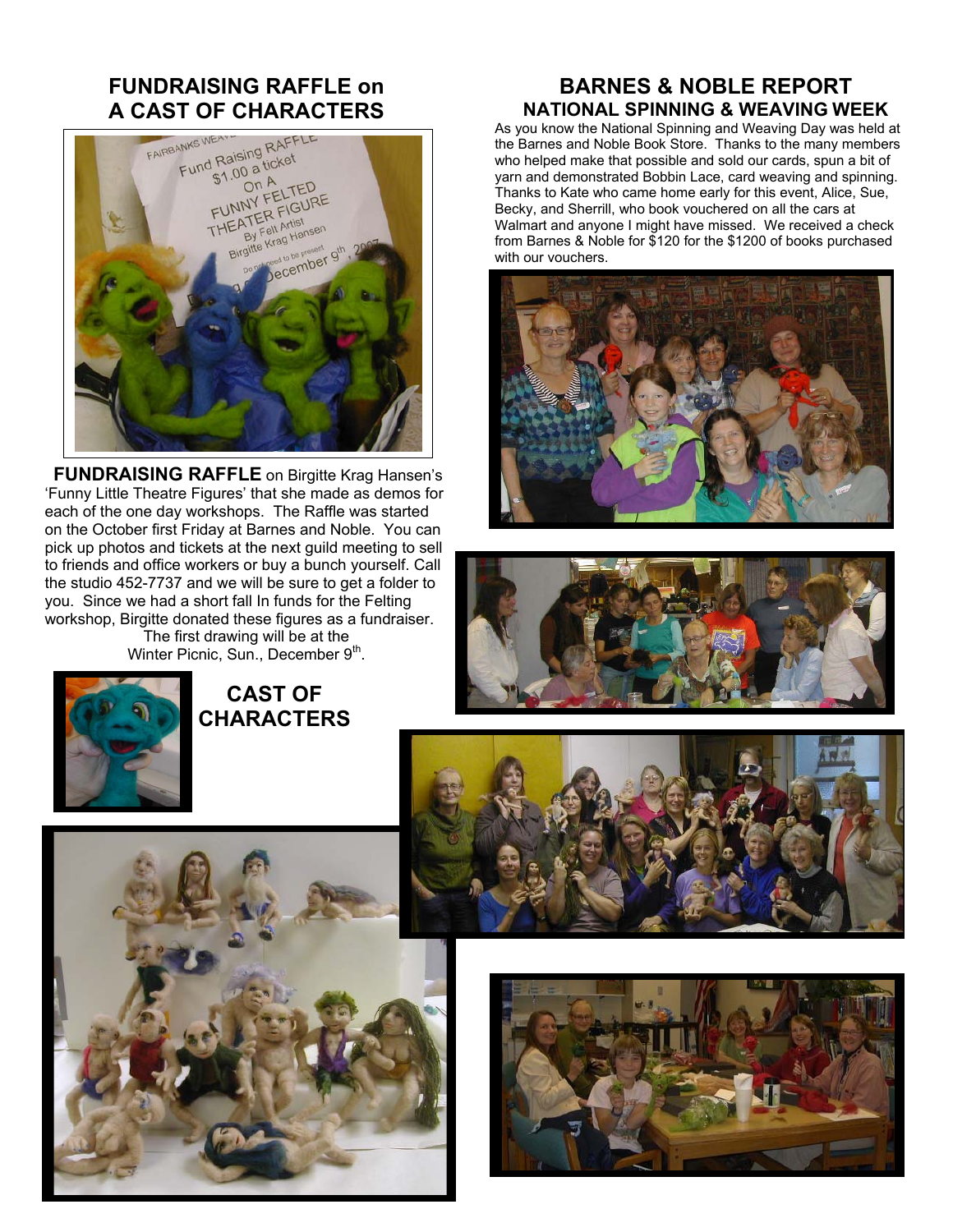# WORKSHOPS UPDATE

|                                                    |                | Nov 6 Tue/Thr. Beginning Daytime Weaving<br>Jill Choate Antler Basket Workshops |  |
|----------------------------------------------------|----------------|---------------------------------------------------------------------------------|--|
|                                                    | Nov. 17 Sat.   | Antler Porky Pod Basket                                                         |  |
|                                                    |                | Nov. 18 Sun Antler Potato Basket                                                |  |
| Coming in January – Mordanting and Dyeing Workshop |                |                                                                                 |  |
| Jan. 13 Sun                                        |                | Mordanting Day PHASE I                                                          |  |
|                                                    | Jan. 24 Thurs. | Art 127: Beginning Weaving                                                      |  |
| Jan. 27 Sun.                                       |                | Natural Dyeing PHASE II                                                         |  |
| Jan. 29 Tues.                                      |                | Art 227: Woven Design: Surface Design                                           |  |
| Feb. 10 Sun.                                       |                | Natural Dyeing PHASE III                                                        |  |

#### **6 WEEK DAYTIME WEAVING COURSE Begins NOVEMBER 6th , 12 – 3pm**

DATES: BEGINS NOVEMBER 6 – DECEMBER 12<sup>TH</sup> Tues/Thurs. 12 to 3pm FEE: \$175 includes materials for two warps. REGISTER: CALL 457-4124 OR 452-7737 Student will make a colorful sampler warp with a variety of

threading /treadling patterns and an alpaca scarf warp designed from the sampler.

#### **JILL CHOATE, Trapper Creek ANTLER BASKET WORKSHOPS NOVEMBER 17, Sat – ANTLER PORKYPOD BASKET**

Expand your basketry repertoire with the new addition. The Antler Porkypod uses Kari Lonnings "hairy" technique as embellishment. This unique basket uses twined & rib construction techniques. Don't miss incorporating this addition into your own collection. **INSTRUCTOR:** JILL CHOATE



**LOCATION:** RM 219, WEAVING STUDIO, Lathrop Bldg., 516 2nd Avenue **HOURS:** 9 am to 5 pm

**FEE:** \$125 includes basketry materials See registration information below. Check website for materials, etc to bring. www.fairbanksweavers.org

#### **NOVEMBER 18, Sun – ANTLER POTATO BASKET**

Learn to take an ordinary antler & make it the focal point in a potato basket using ribbed construction techniques. Learn the basics of antler basketry weaving as you weave a story around the antler. Only you know the tale.. A great



class to start your antler basket making Odyssey. **INSTRUCTOR:** JILL CHOATE, Trapper Creek **LOCATION:** RM 219, WEAVING STUDIO,

 Lathrop Bldg., 516 2nd Avenue **HOURS:** 9 am to 5 pm

**FEE:**  $$95$  includes basketry materials **REGISTER:** Contact Jodi Gouwens, 474-9144. Prior to workshop send a \$47.50 deposit, *made out to Jill Choate* to Jodi Gouwens, PO. Box 84675, Fairbanks, AK 99708

**New credit card registration for Jill's classes – Minimun class must be met by November 5th Call Jodi today 474-9144.** 

## **WEAVING CLASSES TO BEGIN IN THE NEW YEAR 2008**

**ART 127: INTRO TO WEAVING COURSE 6:30pm THURSDAY, JANUARY 24TH** 

**ART 227:WOVEN DESIGN: FABRIC SURFACE** 

#### **DESIGN 5:30pm TUESDAY on JANUARY 29TH**

FEE: \$251 paid to the Guild on the first night of class. Sign up through the University if you are interested in taking the courses for credit in Art or the Humanities for an extra \$75. Sign up through the Guild if you are just interested in learning how to weave. Check website for descriptions. www.fairbanksweavers.org

## **NATURAL DYE WORKSHOPS 2008**

#### **PHASES I – III**

**DYE Sunday, HEAVENLY colors Monday JANUARY 13 PHASE I MORDANTING JANUARY 27 PHASE II FEBRUARY 10 PHASE III NATURAL DYEING II**  Learn the specifics about Mordanting and the specifics

about Natural Dyeing. Make up small skeins of yarn or fiber and sample the different natural colors available*. (Do not expect to dye large quantities of fiber or wool.)*  INSTRUCTOR: Kate Hedstrom, 451-0975

Location: Weaver's Yarn<br>Time: Sundavs. 1pm Fee: \$50

Sundays, 1pm to 5pm

Register: Call Kate: 451-0975 Sign up early so that enough mordant can be ordered. More info regarding materials to bring in December newsletter.

#### **JOIN OR REJOIN NOW**

**Membership form on the website**

#### **www.fairbanksweavers.org**

**Address label reflects your Membership Status WEB MEMBERS will receive email reminders** 

#### **Membership Fee: \$20 renewing members New members \$10 until March 2008**

Thanks to the many members who have paid their dues and continue to support the guild even though receiving your newsletter on the web. Your membership is important to us

 We will continue to send the newsletter out since a number of members do not have web access. If you care to download the newsletter instead of a hard copy, please let us know. Email: info@fairbanksweavers.org

#### **LOOKING FOR A NEWSLETTER EDITOR**

Anyone interested in helping out with NEWSLETTER – PLEASE LET US KNOW. It's not hard – only every two months. Email or call the studio: 452-7737

MAIL Membership fee to: Fairbanks Weavers & Spinners Guild, PO Box 73152, Fairbanks, AK 99707

| 6 Newsletters                                          | Free        |
|--------------------------------------------------------|-------------|
| Website: www.fairbanksweavers.org<br>Free              |             |
| 10 programs, 2 family picnics, Study groups            | Free        |
| 2-3 Member Studio Tours                                | Free        |
| 2-3 warping sessions                                   | Free        |
| <b>Extensive Library</b>                               | Free        |
| Warping/Weaving Assistance<br>Free anytime             |             |
| Rental Spinning Wheels (6) Ashford, Louet              | \$6.00/week |
| Carding Drums: 1 fine, 2 medium, 1 coarse              | \$6.00/week |
| Hand carders                                           | \$6.00/week |
| Mini-workshops                                         | Minimum fee |
| Major workshops:<br>Fee according to expenses incurred |             |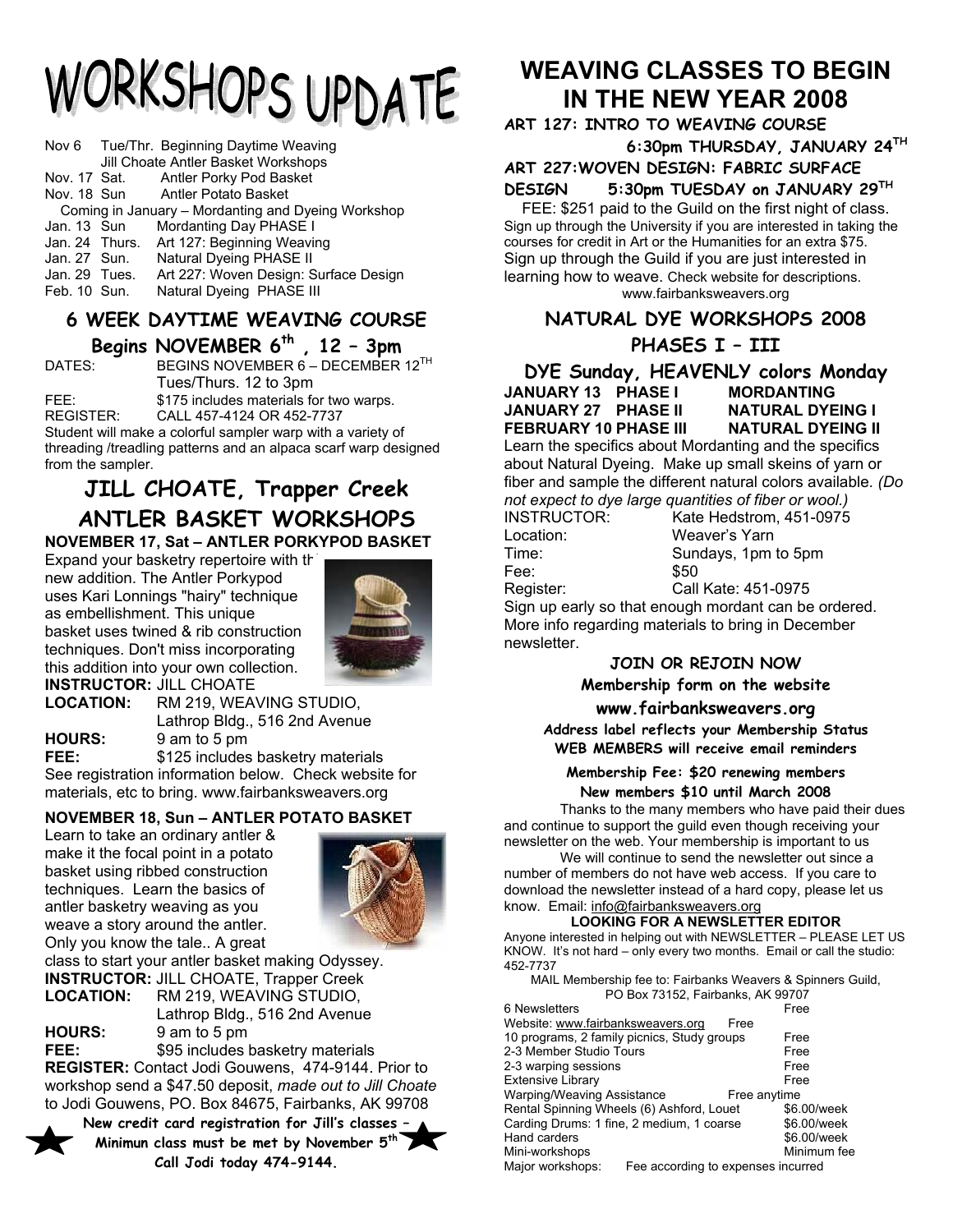#### **Mordanting & Dyeing Websites to check out before MORDANTING & NATURAL DYEING workshop**

http://www.longridgefarm.com/dyetips.asp Mordanting & Earthues natural dyes

http://www.allfiberarts.com/library/aa00/aa062100.htm

All kinds of info on mordanting, Cochineal dyeing with and without mordanting

http://www.naturaldyes.org/instruction.htm

http://www.textilelinks.com/dye/natinfo.html This La Belle Compagnie site, discusses plants form the Medieval times, many of which were planted for **dye** sources. Check out the Japanese Indigo article and Mordanting recipe from Kathryn of the Hills.

http://www.joyofhandspinning.com/hand-carding.shtml A very good site for beginning spinning and carding with video. Many other items on how to and explanations about spinning ratio, different spinning wheels, natural dyeing, yarn design, fibers of all kinds, tips and recipes for natural dyeing, Navajo plying – with video on many of the techniques.



#### **INFORMATION ARRIVING AT OUR WEBSITE**



**FOR SALE** Solid oak weavers bench for sale. Measurements are H24" x W52" x D13". Handcrafted from an old farm in the state of Washington. Asking \$350 OBO.

Contact Cheryl 488-6506



#### **ALPACA FIBER FOR SALE**

We are an alpaca ranch just outside of Fresno, CA and we are selling out all of our 2007 clip of ribbon winning alpaca fleeces. Normally it sells for \$3 - \$5. per ounce at this top quality. ALL SHOW QUALITY/RIBBON WINNING FIBER.......NOW \$2.00 per ounce plus shipping. White............Brown............Black (True Black not Bay Black).............. Mix and match colors and quantities as you like. These are not from our hohum alpacas but from those whom we have taken to shows and received winners ribbons - There is a HUGE DIFFERENCE. Let me know if any of your members would like some of it................They can email. PorterBray@cs.com (559) 834-4934<br>Julie Porter and Barb Bray (Alpacas at PorterBray Pines Alpacas at PorterBray Pines Alpacas you love. People you trust. ust 15 minutes South of Fresno, CA www.alpacas-PorterBrayPines.com

> **CASHMERE COMPANY WEBSITE**  "California Cashmere Co" talibah@calcashmere.com



#### **Becca rigid heddle loom 26 inches wide**

 with two sets of rigid heddles on a stand & some tools to go with it, maybe some books. You can use as a four shaft loom \$100 Call Ruth Levy 458-7161

#### **WHAT'S HAPPENING AROUND TOWN**

**WOODWAY'S FIRST FRIDAY OPENING** 

Features **HELEN HOWARD**  With Recent Paintings November  $2^{nd}$ ,  $5 - 8pm$ 

 **JODI GOUWENS**  Will be at the following bazaars With **BASKETS GALORE**<br>Nov. 4 10 - 4pm UAF Women's Baza Nov. 4 10 – 4pm UAF Women's Bazaar –Wood Center Nov. 17 9 – 6pm Quota International Holiday Bazaar 10 to 5pm Pioneer Park Holiday Bazaar Dec  $8<sup>th</sup>$  10 – 4pm Farmers Market – West Valley High Baskets can be found in the following locations Alaska Rag Co. 603 Lacey Street Bear Gallery in Pioneer Park Ornamentry – 801 Pioneer Road



#### **LLAMA FIBER FOR SALE**

I raise llamas in Kentucky that are producing some outstanding fiber. I have it processed in a local mill. The mill processes each fleece separately (adding a little wool to assist in processing). This type of processing means that each batch of roving is completely unique. All rovings are in natural colors of black, gray, and browns. Would your members be interested in this type of product? If so I would be happy to send you a sample and inventory/price sheet. You can learn more about my llama herd at www.llamasofthebluegrass.com Charlotte "dave beaudin" <dbeaudin14@hotmail.com

#### **MORE LLAMA WOOL FOR SALE**

I spent 20 years in Fairbanks and have moved to central Texas. I am looking for a place to sell my llama wool. There is a commercial market for angora goat hair and sheep wool. There is absolutely nothing for llama fiber. Do you have any suggestions?<br>Joan Sullivan justanothermom@gmail.com

**FELTING KITS & CLASSES** 

Hello, I would like to teach some felting classes and introduce my felting kit. I am not sure where to begin! This is my website for a preview!<br>Thank you! Have a nice day! Lynnette Schell www.feltgood.org Thank you! Have a nice day! Lynnette Schell

**NEW ON LINE MAGAZINE** I recently published the first issue of a new online magazine focusing on spinning, knitting, weaving, felting and anything else involving fiber! We want to build an online community of fiber arts to share ideas, meet new people and provide interesting content. The magazine is free, and includes many tutorials, articles, forums and much more. We have some big plans, but as we are just getting started we need to let people know about the site. There will be a new issue every two months, and we release some smaller articles, tutorials, projects and other fun stuff weekly. We hope to see you there, and also would appreciate it if you would share the link with your guild members. At this point we don't have much on some of the fiber arts, such as weaving, but we are working on adding new content in as many areas as possible. We are accepting submissions, and as we get more readers our content will expand to include more topics. Allena Jackson, Editor www.SpindleAndWheel.com